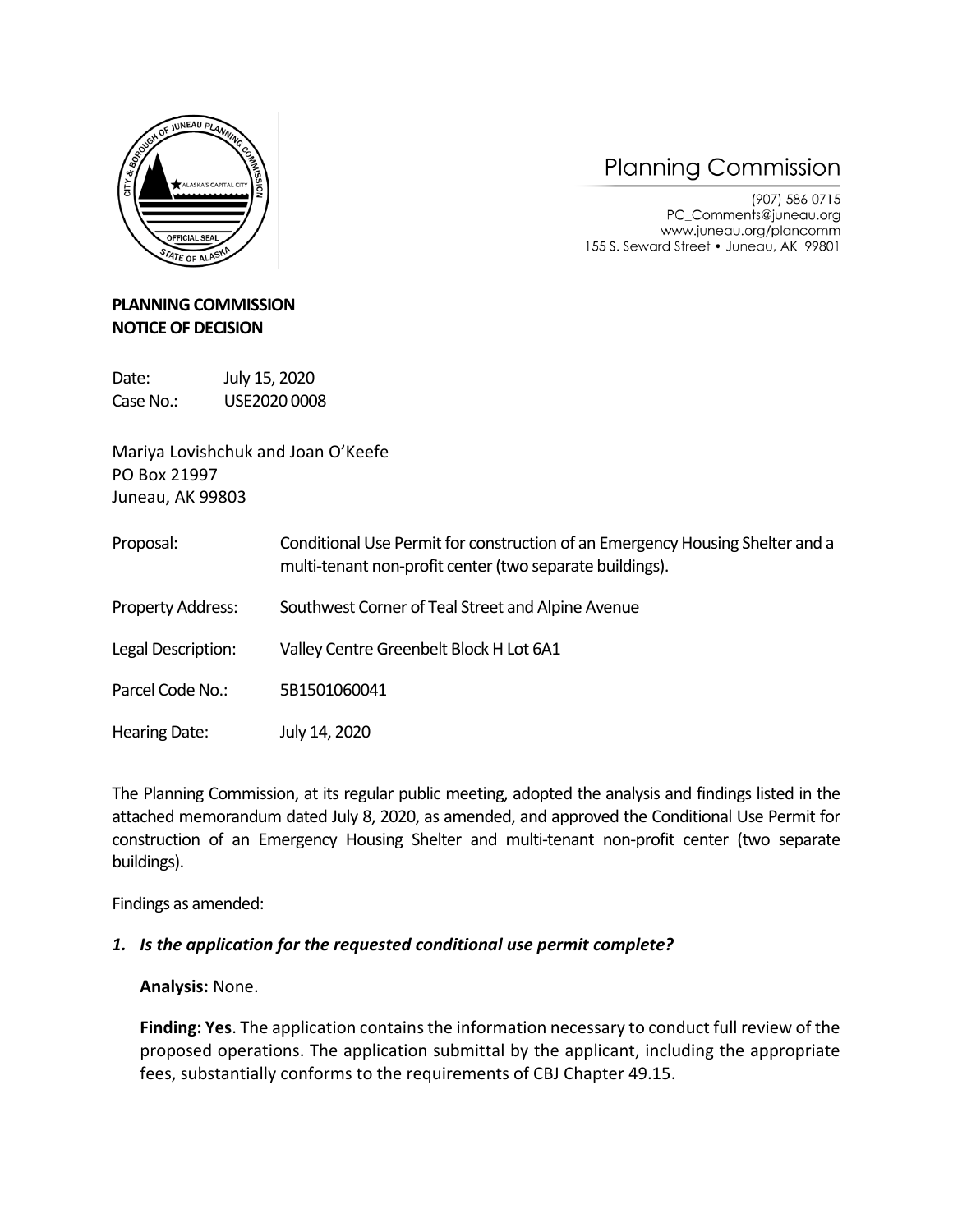Mariya Lovishchuk and Joan O'Keefe Case No.: USE2020 0008 July 15, 2020 Page 2 of 4

#### *2. Is the proposed use appropriate according to the Table of Permissible Uses?*

**Analysis**: The application is for an Emergency Housing Shelter (Assisted Living) and a social services office building. The use is listed at CBJ 49.25.300. Section 7.200 lists "Assisted Living," and Section 3.4 lists "Offices greater than 2,500 square feet" for the General Commercial zoning district.

**Finding: Yes**. The requested permit is appropriate according to the Table of Permissible Uses.

#### *3. Will the proposed development comply with the other requirements of this chapter?*

**Analysis:** The proposed site design complies.

**Finding: Yes**. With the recommended conditions, the proposed development will comply with Title 49, including requirements for parking (see associated permit application PWP2020-02), pedestrian access, lighting, and drainage.

# *4. Will the proposed development materially endanger the public health or safety?*

**Analysis:** This finding hinges on the idea of "materially endanger." "Materially" means "significant or substantial." "Endanger" means "to bring into danger or peril."

**Finding: No**. With appropriate conditions, the requested permit USE2020 0008 in a General Commercial zoning district will not materially endanger the public health or safety.

# *5. Will the proposed development substantially decrease the value of or be out of harmony with property in the neighboring area?*

**Analysis:** "Substantial" means "of considerable importance, size or worth." Assessors do not consider proximity to an Emergency Housing Shelter in assessing property. Alternative housing is already a use in the area.

**Finding: No.** With appropriate conditions, the requested permit USE2020 0008, in a General Commercial zoning district will not substantially decrease the value or be out of harmony with the property in the neighboring area.

# *6. Will the proposed development be in general conformity with the land use plan, thoroughfare plan, or other officially adopted plans?*

**Analysis:** None.

**Finding: Yes**. The proposed USE2020 0008, with the recommended conditions, will be in general conformity with the 2013 Comprehensive Plan.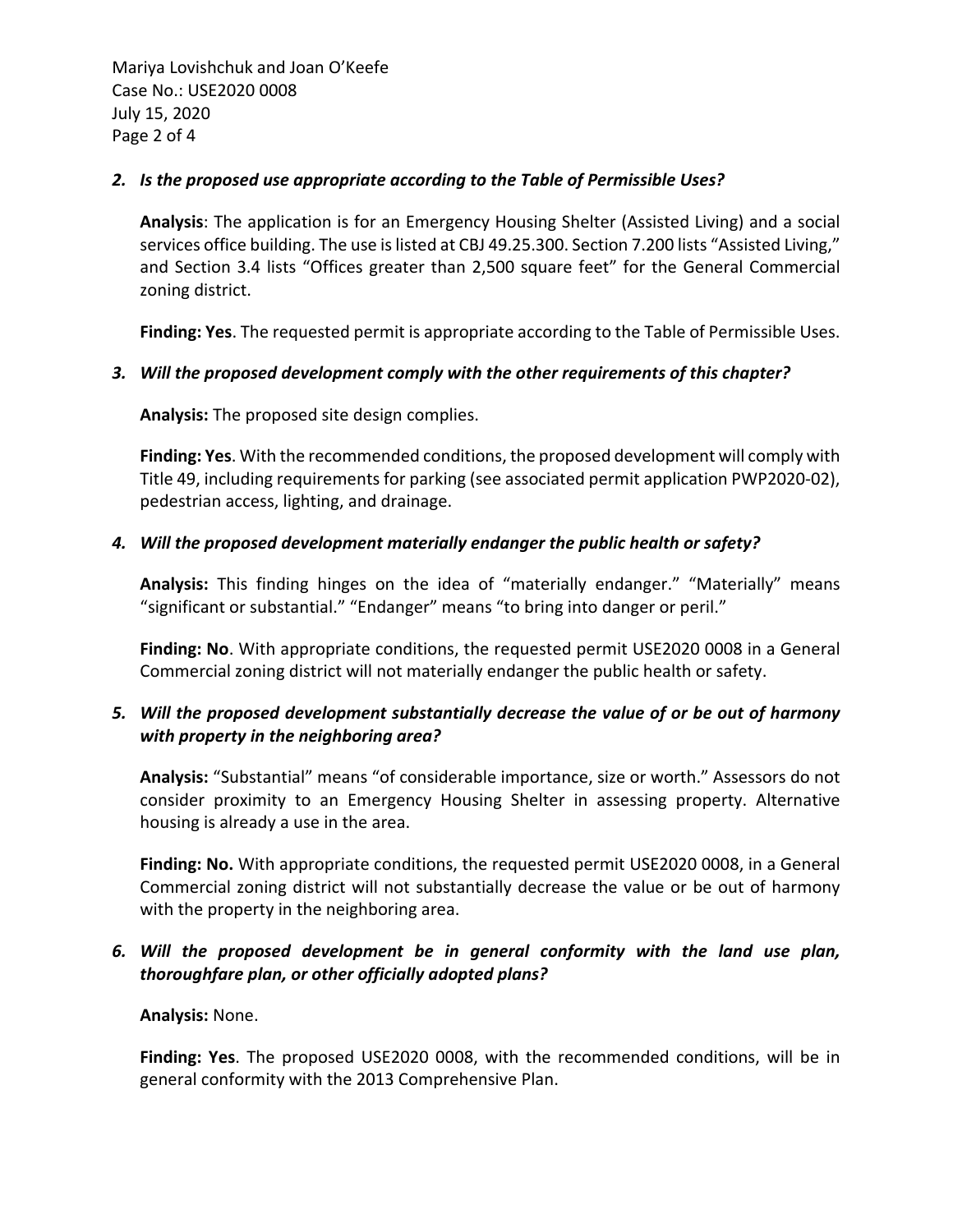Mariya Lovishchuk and Joan O'Keefe Case No.: USE2020 0008 July 15, 2020 Page 3 of 4

The project will be conducted as described in the project description and project drawings submitted with the application, and with the following conditions:

Conditions as amended:

- 1. Prior to the issuance of a temporary certificate of occupancy, one or more covered bicycle racks providing spaces for at least four (4) bicycles shall be provided. The rack(s) shall be permanently affixed to the ground, building, or other permanent fixture. Racks shall be located so that parked bicycles do not encroach into a pedestrian walkway or vehicle area. Covered bicycle racks shall, at a minimum, be designed in accordance with the standards listed in the Juneau Non-Motorized Transportation Plan.
- 2. Prior to issuance of a temporary certificate of occupancy, wheel stops or striping shall be placed in the parking lot to define the location of parking spaces, and all necessary ADA striping and signage will be installed.
- 3. Prior to the issuance of a temporary certificate of occupancy, all pavement markings, including directional arrows, parking space stripes, and other markings shown on the project site plan, shall be applied to the parking and circulation area shown on the site plan in a medium designed for such purposes.
- 4. Prior to issuance of a building permit, the applicant shall submit a lighting plan illustrating the location and type of exterior lighting proposed for the development. Exterior lighting shall be designed and located to minimize offsite glare. Approval of the plan shall be at the discretion of the Community Development Department, according to the requirements of CBJ 49.40.230(d).
- 5. Prior to issuance of a building permit, the developer shall submit to the CBJ Engineering Department a detailed drainage plan that includes provisions for managing storm water run-off during construction and details the drainage facilities to be included in the development. The plan will include storm water best management practices to infiltrate and treat storm water runoff.
- Attachments: July 8, 2020, memorandum from Irene Gallion, Community Development, to the CBJ Planning Commission regarding USE2020 0008.

This Notice of Decision does not authorize construction activity. Prior to starting any project, it is the applicant's responsibility to obtain the required building permits.

This Notice of Decision constitutes a final decision of the CBJ Planning Commission. Appeals must be brought to the CBJ Assembly in accordance with CBJ 01.50.030. Appeals must be filed by 4:30 P.M. on the day twenty days from the date the decision is filed with the City Clerk, pursuant to CBJ 01.50.030 (c). Any action by the applicant in reliance on the decision of the Planning Commission shall be at the risk that the decision may be reversed on appeal (CBJ 49.20.120).

Effective Date: The permit is effective upon approval by the Commission, July 14, 2020.